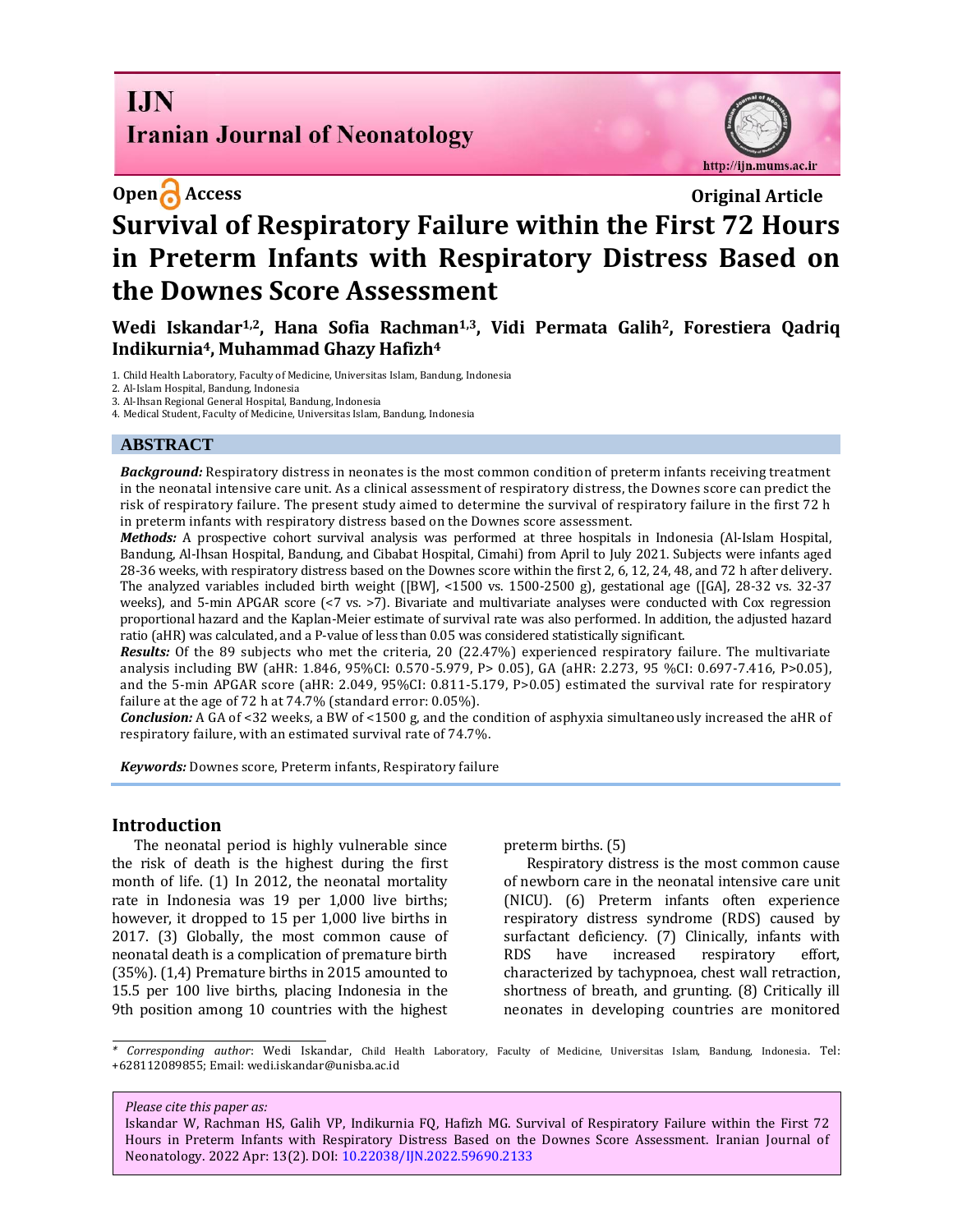solely through observation due to limited facilities and a lack of supporting tools. (3) Respiratory distress in neonates can be assessed using the Downes score (Table 1). (9,10) A study done by Shashidhar showed that the Downes score was trustworthy, accurate, as well as more accessible and that it could be carried out faster by health workers. (11) Another study by Permatagalih revealed that the Downes score could be used to predict the need for respiratory support in the first 72 h after birth. (12) Downes et al., in their study, revealed that the Downes score could also predict prognosis. (13) Therefore, the present study aimed to determine the survival rate of respiratory failure in the first 72 h in preterm infants with respiratory distress, based on the Downes score in three hospitals with different setting areas during the COVID-19 pandemic.

# **Methods**

The present study is based on survival analysis with a prospective cohort design, conducted at three hospitals in Indonesia (Al-Islam Hospital, Bandung, Al-Ihsan Hospital, Bandung, and Cibabat Hospital, Cimahi) from April to July 2021. A random sample of infants aged 28-36 weeks with gestational age (GA) of 28-36 weeks, who had respiratory distress based on the Downes Score (Table 1), were included in the study.

The dependent variable used in this study was the duration of respiratory failure within the first 72 h since the initial diagnosis of respiratory distress was observed within 2, 6, 12, 24, 48, and 72 h after birth. Clinical respiratory failure criteria are characterized by one or more of the following: 1) inadequate spontaneous breathing, 2) persistent bradycardia, 3) severe chest retractions, 4) severe tachypnoea, 5) desaturation, 6) apnoea, 7) nasal continuous positive airway pressure failure (Positive end-expiratory pressure of 8 cmH2O and an oxygen fraction requirement of 40%), and 8) the Downes score of >7. The dependent and independent variables were obtained from interviews and clinical assessments of patients with respiratory failure time (h) given a nominal scale status as follows: respiratory failure = 1, and no respiratory failure (censored) = 0.

The analysis was conducted in three stages. First, a univariate analysis was conducted to describe the subjects' characteristics. Afterward, bivariate and multivariate analyses were carried out with Cox regression proportional hazard to describe the relationship between the estimated survival function of respiratory failure at the time and the test results assessed by the adjusted hazard ratio (aHR). The analyzed multivariate variables included BW (1500 vs. 1500-2500 g), GA (28-32 vs. 32-37 weeks), and the 5-minute APGAR score (<7 vs. >7). Finally, the survival analysis was run using Kaplan-Meier curves to estimate the survival rate for respiratory failure. All data were recorded on the research form, tabulated, and statistically processed using the statistical software SPSS (version 25.0) for Windows.

**Tabel 1.** Downes Scores (9), (10)

|                     | $\cdots$                    |                               |                      |
|---------------------|-----------------------------|-------------------------------|----------------------|
|                     |                             |                               | 2                    |
| Respiratory<br>rate | $< 60$ min                  | 60-80 min                     | $>80$ min            |
| Retraction          | No retraction               | Mild retraction               | Severe<br>retraction |
| Cyanosis            | No cyanosis                 | Cyanosis<br>relieved by 02    | Cyanosis on<br>02    |
| Air Entry           | Good bilateral<br>air entry | Mild decrease<br>in air entry | No air entry         |
| Grunting            | No grunting                 | Audible by<br>stethoscope     | Audible with<br>ear  |

# **Results**

During the study period, 89 preterm infants met the study criteria. The majority were born to median mothers aged 29±6.737 years old (57.3% multigravida and 80.9% singleton), who delivered their infants by cesarean section (48.3%), without complications during pregnancy (55.1%), and did not receive antenatal steroids (73%). Most of the infants born were girls (56.2%), with a median GA of 33.073±2.29 weeks, a mean BW of 1808.01±492.318 g, and the gestational maturity at the Appropriate for gestational age of 79.8%. Infants born with asphyxia based on the APGAR scores at 1 and 5 min (78.3% and 48.3%, respectively) underwent stages of positive pressure ventilation resuscitation (42.7%). Overall, 48.3% of the study subjects were diagnosed with RDS, 22.5% experienced respiratory failure, and 12.4% experienced early neonatal death (Table 2).

Based on the bivariate Cox regression proportional hazard analysis, there was an increased aHR of respiratory failure in the study subjects in the first 72 h of life, accompanied by statistically significant differences (P<0.05) in the variables of GA (aHR: 3.116, 95%CI: 1.288-7.539), BW (aHR: 2.740, 95%CI: 1.140-6.584), RDS (aHR: 8.078, 95%CI: 1.872-34.869), and neonatal mortality (aHR: 7.407, 95%CI: 3.079-17.821). Maternal age (aHR: 1.209, 95%CI: 0.506-2.886), multigravida (aHR: 1.096, 95% CI: 0.448-2.683), antenatal steroid administration (aHR: 1.211, 95%CI: 0.440-3.337), premature rupture of membranes (aHR: 1.520, 95%CI: 0.352-6.566), and the 5-min APGAR score (aHR: 1.741, 95%CI: 0.692-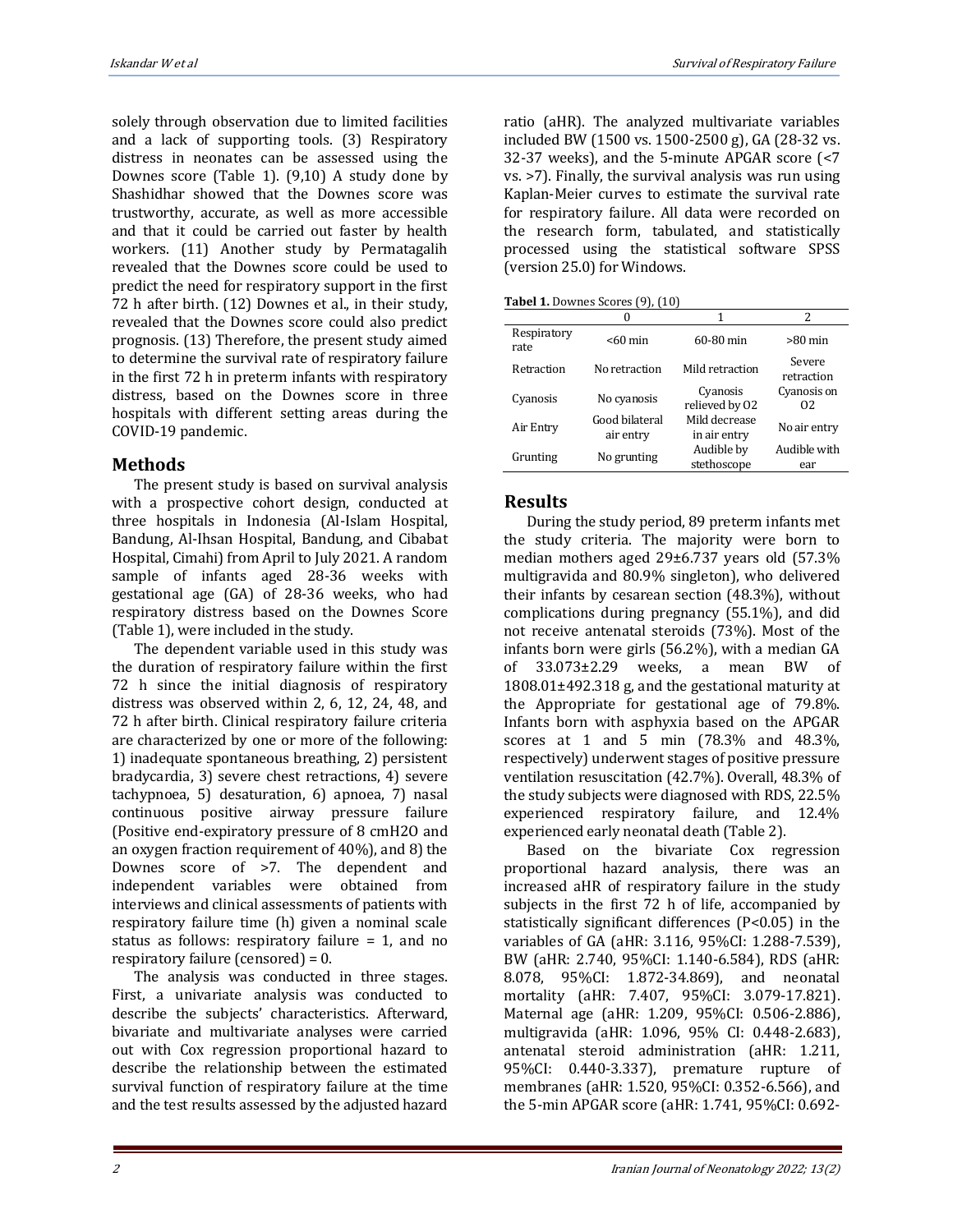### **Table 2.** Subject Characteristics

| N(89)<br>$\%$<br>29±6.737<br><20<br>6<br>6.8<br>20-35<br>65<br>73.0<br>$>35$<br>18<br>20.2<br>Number of pregnancies<br>72<br>80.9<br>Singleton<br>17<br>Twin<br>19.1<br>Gravida<br>38<br>42.7<br>Primigravida<br>Multigravida<br>51<br>57.3<br>Abortion history<br>12<br>13.5<br>Yes<br>77<br>Not<br>86.5<br>Type of delivery<br>Vaginal Birth<br>46<br>51.7<br>43<br>48.3<br>Cesarian section<br>Maternal complications<br>Normal<br>55.1<br>49<br>10<br>11.2<br>Antepartum hemorrhage<br>Prolonged labor (>18 hours)<br>5<br>5.6<br>5<br>Preeclampsia<br>5.6<br>$\boldsymbol{7}$<br>Eclampsia<br>7.9<br>7<br>7.9<br>Fetal Emergency<br><b>Premature Contractions</b><br>6<br>6.7<br>Antenatal steroid administration<br>65<br>73.0<br>Not given<br>10<br>11.2<br>Incomplete (<4×)<br>Complete (4×)<br>14<br>15.7<br>Premature rupture of membranes<br>$\overline{7}$<br>7.9<br>Yes<br>82<br>92.1<br>No<br>Sex<br>Male<br>39<br>43.8<br>50<br>Female<br>56.2<br>BW (gram)<br>Means<br>1808.01±492.318<br><1000 (extremely low BW)<br>4<br>4.5<br>19<br>21.3<br>1000-1499 (very low BW)<br>1500-2499 (low BW)<br>66<br>74.2<br>GA (weeks)<br>Median<br>33.073±2.2932<br>9.0<br><30 (very early preterm)<br>8<br>30-33+6 (early preterm)<br>39<br>43.8<br>34-36+6 (late preterm)<br>47.2<br>42<br>Gestational maturity<br>SGA<br>13<br>14.6<br>$\rm{AGA}$<br>$71\,$<br>79.8<br>$_{\rm LGA}$<br>5<br>5.6<br>APGAR score 1 minute<br>70<br>78.3<br>${<}7$<br>>7<br>19<br>21.3<br>5-minute APGAR score<br>${<}7$<br>43<br>48.3<br>${>}7$<br>46<br>$51.7\,$ |                      | Subjects |  |  |  |
|--------------------------------------------------------------------------------------------------------------------------------------------------------------------------------------------------------------------------------------------------------------------------------------------------------------------------------------------------------------------------------------------------------------------------------------------------------------------------------------------------------------------------------------------------------------------------------------------------------------------------------------------------------------------------------------------------------------------------------------------------------------------------------------------------------------------------------------------------------------------------------------------------------------------------------------------------------------------------------------------------------------------------------------------------------------------------------------------------------------------------------------------------------------------------------------------------------------------------------------------------------------------------------------------------------------------------------------------------------------------------------------------------------------------------------------------------------------------------------------------------------------------------------------------------------|----------------------|----------|--|--|--|
|                                                                                                                                                                                                                                                                                                                                                                                                                                                                                                                                                                                                                                                                                                                                                                                                                                                                                                                                                                                                                                                                                                                                                                                                                                                                                                                                                                                                                                                                                                                                                        | Variables            |          |  |  |  |
|                                                                                                                                                                                                                                                                                                                                                                                                                                                                                                                                                                                                                                                                                                                                                                                                                                                                                                                                                                                                                                                                                                                                                                                                                                                                                                                                                                                                                                                                                                                                                        | Mother's age (years) |          |  |  |  |
|                                                                                                                                                                                                                                                                                                                                                                                                                                                                                                                                                                                                                                                                                                                                                                                                                                                                                                                                                                                                                                                                                                                                                                                                                                                                                                                                                                                                                                                                                                                                                        | Median               |          |  |  |  |
|                                                                                                                                                                                                                                                                                                                                                                                                                                                                                                                                                                                                                                                                                                                                                                                                                                                                                                                                                                                                                                                                                                                                                                                                                                                                                                                                                                                                                                                                                                                                                        |                      |          |  |  |  |
|                                                                                                                                                                                                                                                                                                                                                                                                                                                                                                                                                                                                                                                                                                                                                                                                                                                                                                                                                                                                                                                                                                                                                                                                                                                                                                                                                                                                                                                                                                                                                        |                      |          |  |  |  |
|                                                                                                                                                                                                                                                                                                                                                                                                                                                                                                                                                                                                                                                                                                                                                                                                                                                                                                                                                                                                                                                                                                                                                                                                                                                                                                                                                                                                                                                                                                                                                        |                      |          |  |  |  |
|                                                                                                                                                                                                                                                                                                                                                                                                                                                                                                                                                                                                                                                                                                                                                                                                                                                                                                                                                                                                                                                                                                                                                                                                                                                                                                                                                                                                                                                                                                                                                        |                      |          |  |  |  |
|                                                                                                                                                                                                                                                                                                                                                                                                                                                                                                                                                                                                                                                                                                                                                                                                                                                                                                                                                                                                                                                                                                                                                                                                                                                                                                                                                                                                                                                                                                                                                        |                      |          |  |  |  |
|                                                                                                                                                                                                                                                                                                                                                                                                                                                                                                                                                                                                                                                                                                                                                                                                                                                                                                                                                                                                                                                                                                                                                                                                                                                                                                                                                                                                                                                                                                                                                        |                      |          |  |  |  |
|                                                                                                                                                                                                                                                                                                                                                                                                                                                                                                                                                                                                                                                                                                                                                                                                                                                                                                                                                                                                                                                                                                                                                                                                                                                                                                                                                                                                                                                                                                                                                        |                      |          |  |  |  |
|                                                                                                                                                                                                                                                                                                                                                                                                                                                                                                                                                                                                                                                                                                                                                                                                                                                                                                                                                                                                                                                                                                                                                                                                                                                                                                                                                                                                                                                                                                                                                        |                      |          |  |  |  |
|                                                                                                                                                                                                                                                                                                                                                                                                                                                                                                                                                                                                                                                                                                                                                                                                                                                                                                                                                                                                                                                                                                                                                                                                                                                                                                                                                                                                                                                                                                                                                        |                      |          |  |  |  |
|                                                                                                                                                                                                                                                                                                                                                                                                                                                                                                                                                                                                                                                                                                                                                                                                                                                                                                                                                                                                                                                                                                                                                                                                                                                                                                                                                                                                                                                                                                                                                        |                      |          |  |  |  |
|                                                                                                                                                                                                                                                                                                                                                                                                                                                                                                                                                                                                                                                                                                                                                                                                                                                                                                                                                                                                                                                                                                                                                                                                                                                                                                                                                                                                                                                                                                                                                        |                      |          |  |  |  |
|                                                                                                                                                                                                                                                                                                                                                                                                                                                                                                                                                                                                                                                                                                                                                                                                                                                                                                                                                                                                                                                                                                                                                                                                                                                                                                                                                                                                                                                                                                                                                        |                      |          |  |  |  |
|                                                                                                                                                                                                                                                                                                                                                                                                                                                                                                                                                                                                                                                                                                                                                                                                                                                                                                                                                                                                                                                                                                                                                                                                                                                                                                                                                                                                                                                                                                                                                        |                      |          |  |  |  |
|                                                                                                                                                                                                                                                                                                                                                                                                                                                                                                                                                                                                                                                                                                                                                                                                                                                                                                                                                                                                                                                                                                                                                                                                                                                                                                                                                                                                                                                                                                                                                        |                      |          |  |  |  |
|                                                                                                                                                                                                                                                                                                                                                                                                                                                                                                                                                                                                                                                                                                                                                                                                                                                                                                                                                                                                                                                                                                                                                                                                                                                                                                                                                                                                                                                                                                                                                        |                      |          |  |  |  |
|                                                                                                                                                                                                                                                                                                                                                                                                                                                                                                                                                                                                                                                                                                                                                                                                                                                                                                                                                                                                                                                                                                                                                                                                                                                                                                                                                                                                                                                                                                                                                        |                      |          |  |  |  |
|                                                                                                                                                                                                                                                                                                                                                                                                                                                                                                                                                                                                                                                                                                                                                                                                                                                                                                                                                                                                                                                                                                                                                                                                                                                                                                                                                                                                                                                                                                                                                        |                      |          |  |  |  |
|                                                                                                                                                                                                                                                                                                                                                                                                                                                                                                                                                                                                                                                                                                                                                                                                                                                                                                                                                                                                                                                                                                                                                                                                                                                                                                                                                                                                                                                                                                                                                        |                      |          |  |  |  |
|                                                                                                                                                                                                                                                                                                                                                                                                                                                                                                                                                                                                                                                                                                                                                                                                                                                                                                                                                                                                                                                                                                                                                                                                                                                                                                                                                                                                                                                                                                                                                        |                      |          |  |  |  |
|                                                                                                                                                                                                                                                                                                                                                                                                                                                                                                                                                                                                                                                                                                                                                                                                                                                                                                                                                                                                                                                                                                                                                                                                                                                                                                                                                                                                                                                                                                                                                        |                      |          |  |  |  |
|                                                                                                                                                                                                                                                                                                                                                                                                                                                                                                                                                                                                                                                                                                                                                                                                                                                                                                                                                                                                                                                                                                                                                                                                                                                                                                                                                                                                                                                                                                                                                        |                      |          |  |  |  |
|                                                                                                                                                                                                                                                                                                                                                                                                                                                                                                                                                                                                                                                                                                                                                                                                                                                                                                                                                                                                                                                                                                                                                                                                                                                                                                                                                                                                                                                                                                                                                        |                      |          |  |  |  |
|                                                                                                                                                                                                                                                                                                                                                                                                                                                                                                                                                                                                                                                                                                                                                                                                                                                                                                                                                                                                                                                                                                                                                                                                                                                                                                                                                                                                                                                                                                                                                        |                      |          |  |  |  |
|                                                                                                                                                                                                                                                                                                                                                                                                                                                                                                                                                                                                                                                                                                                                                                                                                                                                                                                                                                                                                                                                                                                                                                                                                                                                                                                                                                                                                                                                                                                                                        |                      |          |  |  |  |
|                                                                                                                                                                                                                                                                                                                                                                                                                                                                                                                                                                                                                                                                                                                                                                                                                                                                                                                                                                                                                                                                                                                                                                                                                                                                                                                                                                                                                                                                                                                                                        |                      |          |  |  |  |
|                                                                                                                                                                                                                                                                                                                                                                                                                                                                                                                                                                                                                                                                                                                                                                                                                                                                                                                                                                                                                                                                                                                                                                                                                                                                                                                                                                                                                                                                                                                                                        |                      |          |  |  |  |
|                                                                                                                                                                                                                                                                                                                                                                                                                                                                                                                                                                                                                                                                                                                                                                                                                                                                                                                                                                                                                                                                                                                                                                                                                                                                                                                                                                                                                                                                                                                                                        |                      |          |  |  |  |
|                                                                                                                                                                                                                                                                                                                                                                                                                                                                                                                                                                                                                                                                                                                                                                                                                                                                                                                                                                                                                                                                                                                                                                                                                                                                                                                                                                                                                                                                                                                                                        |                      |          |  |  |  |
|                                                                                                                                                                                                                                                                                                                                                                                                                                                                                                                                                                                                                                                                                                                                                                                                                                                                                                                                                                                                                                                                                                                                                                                                                                                                                                                                                                                                                                                                                                                                                        |                      |          |  |  |  |
|                                                                                                                                                                                                                                                                                                                                                                                                                                                                                                                                                                                                                                                                                                                                                                                                                                                                                                                                                                                                                                                                                                                                                                                                                                                                                                                                                                                                                                                                                                                                                        |                      |          |  |  |  |
|                                                                                                                                                                                                                                                                                                                                                                                                                                                                                                                                                                                                                                                                                                                                                                                                                                                                                                                                                                                                                                                                                                                                                                                                                                                                                                                                                                                                                                                                                                                                                        |                      |          |  |  |  |
|                                                                                                                                                                                                                                                                                                                                                                                                                                                                                                                                                                                                                                                                                                                                                                                                                                                                                                                                                                                                                                                                                                                                                                                                                                                                                                                                                                                                                                                                                                                                                        |                      |          |  |  |  |
|                                                                                                                                                                                                                                                                                                                                                                                                                                                                                                                                                                                                                                                                                                                                                                                                                                                                                                                                                                                                                                                                                                                                                                                                                                                                                                                                                                                                                                                                                                                                                        |                      |          |  |  |  |
|                                                                                                                                                                                                                                                                                                                                                                                                                                                                                                                                                                                                                                                                                                                                                                                                                                                                                                                                                                                                                                                                                                                                                                                                                                                                                                                                                                                                                                                                                                                                                        |                      |          |  |  |  |
|                                                                                                                                                                                                                                                                                                                                                                                                                                                                                                                                                                                                                                                                                                                                                                                                                                                                                                                                                                                                                                                                                                                                                                                                                                                                                                                                                                                                                                                                                                                                                        |                      |          |  |  |  |
|                                                                                                                                                                                                                                                                                                                                                                                                                                                                                                                                                                                                                                                                                                                                                                                                                                                                                                                                                                                                                                                                                                                                                                                                                                                                                                                                                                                                                                                                                                                                                        |                      |          |  |  |  |
|                                                                                                                                                                                                                                                                                                                                                                                                                                                                                                                                                                                                                                                                                                                                                                                                                                                                                                                                                                                                                                                                                                                                                                                                                                                                                                                                                                                                                                                                                                                                                        |                      |          |  |  |  |
|                                                                                                                                                                                                                                                                                                                                                                                                                                                                                                                                                                                                                                                                                                                                                                                                                                                                                                                                                                                                                                                                                                                                                                                                                                                                                                                                                                                                                                                                                                                                                        |                      |          |  |  |  |
|                                                                                                                                                                                                                                                                                                                                                                                                                                                                                                                                                                                                                                                                                                                                                                                                                                                                                                                                                                                                                                                                                                                                                                                                                                                                                                                                                                                                                                                                                                                                                        |                      |          |  |  |  |
|                                                                                                                                                                                                                                                                                                                                                                                                                                                                                                                                                                                                                                                                                                                                                                                                                                                                                                                                                                                                                                                                                                                                                                                                                                                                                                                                                                                                                                                                                                                                                        |                      |          |  |  |  |
|                                                                                                                                                                                                                                                                                                                                                                                                                                                                                                                                                                                                                                                                                                                                                                                                                                                                                                                                                                                                                                                                                                                                                                                                                                                                                                                                                                                                                                                                                                                                                        |                      |          |  |  |  |
|                                                                                                                                                                                                                                                                                                                                                                                                                                                                                                                                                                                                                                                                                                                                                                                                                                                                                                                                                                                                                                                                                                                                                                                                                                                                                                                                                                                                                                                                                                                                                        |                      |          |  |  |  |
|                                                                                                                                                                                                                                                                                                                                                                                                                                                                                                                                                                                                                                                                                                                                                                                                                                                                                                                                                                                                                                                                                                                                                                                                                                                                                                                                                                                                                                                                                                                                                        |                      |          |  |  |  |
|                                                                                                                                                                                                                                                                                                                                                                                                                                                                                                                                                                                                                                                                                                                                                                                                                                                                                                                                                                                                                                                                                                                                                                                                                                                                                                                                                                                                                                                                                                                                                        |                      |          |  |  |  |
|                                                                                                                                                                                                                                                                                                                                                                                                                                                                                                                                                                                                                                                                                                                                                                                                                                                                                                                                                                                                                                                                                                                                                                                                                                                                                                                                                                                                                                                                                                                                                        |                      |          |  |  |  |
|                                                                                                                                                                                                                                                                                                                                                                                                                                                                                                                                                                                                                                                                                                                                                                                                                                                                                                                                                                                                                                                                                                                                                                                                                                                                                                                                                                                                                                                                                                                                                        |                      |          |  |  |  |
|                                                                                                                                                                                                                                                                                                                                                                                                                                                                                                                                                                                                                                                                                                                                                                                                                                                                                                                                                                                                                                                                                                                                                                                                                                                                                                                                                                                                                                                                                                                                                        |                      |          |  |  |  |
|                                                                                                                                                                                                                                                                                                                                                                                                                                                                                                                                                                                                                                                                                                                                                                                                                                                                                                                                                                                                                                                                                                                                                                                                                                                                                                                                                                                                                                                                                                                                                        |                      |          |  |  |  |
|                                                                                                                                                                                                                                                                                                                                                                                                                                                                                                                                                                                                                                                                                                                                                                                                                                                                                                                                                                                                                                                                                                                                                                                                                                                                                                                                                                                                                                                                                                                                                        |                      |          |  |  |  |
|                                                                                                                                                                                                                                                                                                                                                                                                                                                                                                                                                                                                                                                                                                                                                                                                                                                                                                                                                                                                                                                                                                                                                                                                                                                                                                                                                                                                                                                                                                                                                        |                      |          |  |  |  |
|                                                                                                                                                                                                                                                                                                                                                                                                                                                                                                                                                                                                                                                                                                                                                                                                                                                                                                                                                                                                                                                                                                                                                                                                                                                                                                                                                                                                                                                                                                                                                        |                      |          |  |  |  |
|                                                                                                                                                                                                                                                                                                                                                                                                                                                                                                                                                                                                                                                                                                                                                                                                                                                                                                                                                                                                                                                                                                                                                                                                                                                                                                                                                                                                                                                                                                                                                        |                      |          |  |  |  |
|                                                                                                                                                                                                                                                                                                                                                                                                                                                                                                                                                                                                                                                                                                                                                                                                                                                                                                                                                                                                                                                                                                                                                                                                                                                                                                                                                                                                                                                                                                                                                        | Resuscitation stage  |          |  |  |  |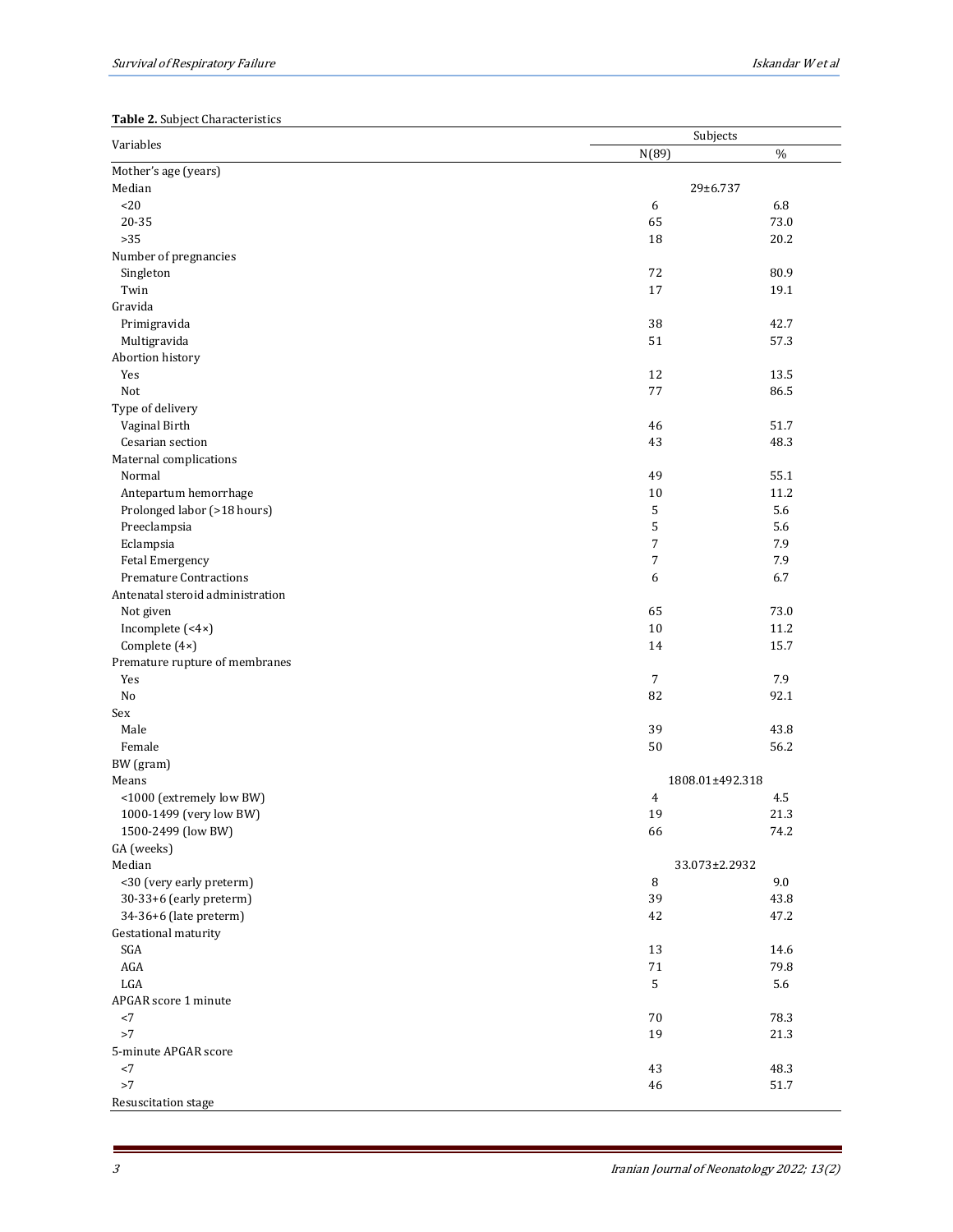| Table 2. Continued                     |                |      |
|----------------------------------------|----------------|------|
| Routine Care                           | 13             | 14.6 |
| Initial step                           | 36             | 40.4 |
| <b>PPV</b>                             | 38             | 42.7 |
| PPV+Chest Compression                  | $\overline{2}$ | 2.2  |
| Chest X-ray                            |                |      |
| <b>RDS</b>                             | 43             | 48.3 |
| <b>TTN</b>                             | 1              | 1.1  |
| Normal lung findings                   | 45             | 50.6 |
| Respiratory failure                    |                |      |
| Yes                                    | 20             | 22.5 |
| No                                     | 69             | 77.5 |
| Neonatal death                         |                |      |
| Yes                                    | 11             | 12.4 |
| No                                     | 78             | 87.4 |
| $C \Lambda$ , Costational $\Lambda$ go |                |      |

GA: Gestational Age BW: Birth Weight SGA: Small for Gestational Age AGA: Appropriate for Gestational Age LGA: Large for Gestational Age APGAR: Appearance, Pulse, Grimace, Activity, and Respiration PPV: Positive Pressure Ventilation RDS: Respiratory Distress Syndrome TTN: Transient Tachypnea of the Newborn

4.378) were altered in the study subjects in the first 72 h of life; however, these variables were not accompanied by a statistically significant difference (P>0.05) (Table 3).

In the omnibus test coefficient model, it was found that a log level of 162.268 was statistically significant (P<0.05) on three variables (BW, GA, and the 5-min APGAR score), indicating that the Cox regression proportional hazard analysis with multivariate analysis was a good fit model. In Table 4, the multivariate Cox regression proportional hazard analysis shows that there was an increased aHR of respiratory failure in the study subjects in the first 72 h of life with BW (aHR: 1.846, 95%CI: 0.570-5.979, P>0.05), GA (aHR: 2.273, 95%CI: 0.697-7.416, P>0.05), and the 5-min APGAR score (aHR: 2.049, 95%CI: 0.811- 5.179, P>0.05).

|  |  | Table 3. Bivariate Analysis with Cox Regression Proportional Hazard |  |
|--|--|---------------------------------------------------------------------|--|
|  |  |                                                                     |  |

| Variables                        | Respiratory Failure |      | No Respiratory<br>Failure (censored) |      | aHR   | P-Value | 95%CI |       |
|----------------------------------|---------------------|------|--------------------------------------|------|-------|---------|-------|-------|
|                                  | N(20)               | $\%$ | N(69)                                | $\%$ |       |         | Lower | Upper |
| Mother's age (years)             |                     |      |                                      |      |       |         |       |       |
| <20/>35                          | 8                   | 40.0 | 16                                   | 23.2 | 1.209 | 0.669   | 0.506 | 2.886 |
| 20-35                            | 12                  | 60.0 | 53                                   | 76.8 |       |         |       |       |
| Gravida                          |                     |      |                                      |      |       |         |       |       |
| Multigravida                     | 12                  | 60.0 | 39                                   | 56.5 | 1.096 | 0.841   | 0.448 | 2.683 |
| Primigravida                     | 8                   | 40.0 | 30                                   | 43.5 |       |         |       |       |
| Antenatal steroid administration |                     |      |                                      |      |       |         |       |       |
| Not given                        | 15                  | 75.0 | 50                                   | 72.5 | 1.211 | 0.706   | 0.440 | 3.337 |
| Given (complete/incomplete)      | 5                   | 25.0 | 19                                   | 27.5 |       |         |       |       |
| Premature rupture of membranes   |                     |      |                                      |      |       |         |       |       |
| Yes                              | 2                   | 10.0 | 5                                    | 7.2  | 1.520 | 0.575   | 0.352 | 6.566 |
| No                               | 18                  | 90.0 | 64                                   | 92.8 |       |         |       |       |
| Sex                              |                     |      |                                      |      |       |         |       |       |
| Male                             | 8                   | 40.0 | 31                                   | 44.9 | 0.767 | 0.561   | 0.313 | 1.878 |
| Female                           | 12                  | 60.0 | 38                                   | 55.1 |       |         |       |       |
| BW (gram)                        |                     |      |                                      |      |       |         |       |       |
| < 1500                           | 10                  | 50.0 | 14                                   | 20.3 | 2.740 | 0.024   | 1.140 | 6.584 |
| 1500-2499                        | 10                  | 50.0 | 55                                   | 79.7 |       |         |       |       |
| GA (weeks)                       |                     |      |                                      |      |       |         |       |       |
| <32                              | 9                   | 45.0 | 12                                   | 17.4 | 3.116 | 0.012   | 1.288 | 7.539 |
| $32 - 36 + 6$                    | 11                  | 55.0 | 57                                   | 82.6 |       |         |       |       |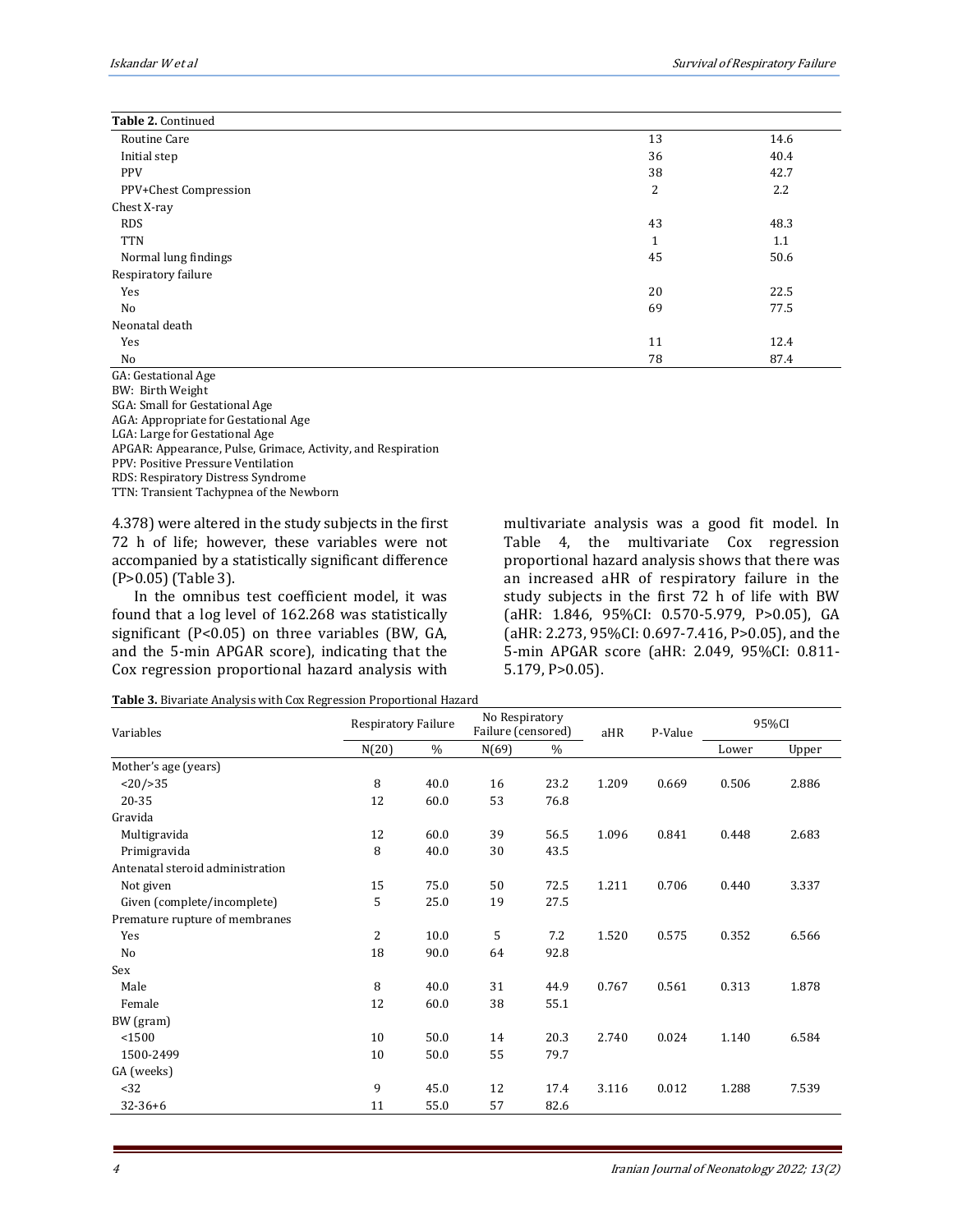| Table 3. Continued               |    |      |              |      |       |       |       |        |
|----------------------------------|----|------|--------------|------|-------|-------|-------|--------|
| Gestational maturity             |    |      |              |      |       |       |       |        |
| AGA                              | 3  | 15.0 | 10           | 14.5 | 0.964 | 0.954 | 0.283 | 3.292  |
| SGA / LGA                        | 17 | 85.0 | 59           | 85.5 |       |       |       |        |
| 1-minute APGAR score             |    |      |              |      |       |       |       |        |
| $<$ 7                            | 13 | 65.0 | 57           | 82.6 | 0.622 | 0.314 | 0.247 | 1.566  |
| >7                               | 7  | 35.0 | 12           | 17.4 |       |       |       |        |
| 5-minute APGAR score             |    |      |              |      |       |       |       |        |
| $<$ 7                            | 13 | 35.0 | 30           | 43.5 | 1.741 | 0.239 | 0.692 | 4.378  |
| >7                               | 7  | 65.0 | 39           | 56.5 |       |       |       |        |
| Etiology of respiratory distress |    |      |              |      |       |       |       |        |
| <b>RDS</b>                       | 18 | 10.0 | 27           | 39.1 | 8.078 | 0.005 | 1.872 | 34.869 |
| TTN / Others                     | 2  | 90.0 | 42           | 60.9 |       |       |       |        |
| Neonatal death                   |    |      |              |      |       |       |       |        |
| Yes                              | 10 | 50.0 | $\mathbf{1}$ | 1.4  | 7.407 | 0.000 | 3.079 | 17.821 |
| No                               | 10 | 50.0 | 68           | 98.6 |       |       |       |        |

GA: Gestational Age

BW: Birth Weight

SGA: Small for Gestational Age

AGA: Appropriate for Gestational Age

LGA: Large for Gestational Age

APGAR: Appearance, Pulse, Grimace, Activity, and Respiration

| <b>Table 4.</b> Multivariate Analysis with Cox Regression Proportional |  |  |
|------------------------------------------------------------------------|--|--|
| Hazard (Variables in the Equation)                                     |  |  |

| Variables                      | $\mathbf{B}$ | SE Df Sig |  | Exp | 95%CI                                 |  |
|--------------------------------|--------------|-----------|--|-----|---------------------------------------|--|
|                                |              |           |  |     | (B) Lower Upper                       |  |
| <b>BW</b>                      |              |           |  |     | 0.613 0.600 1 0.307 1.846 0.570 5.979 |  |
| GA                             |              |           |  |     | 0.821 0.603 1 0.173 2.273 0.697 7.416 |  |
| 5-minute<br><b>APGAR</b> score |              |           |  |     | 0.717 0.473 1 0.130 2.049 0.811 5.179 |  |

SE: Standard Error

BW: Birth Weight

GA: Gestational Age

APGAR: Appearance, Pulse, Grimace, Activity, and Respiration





Figure 1 shows the estimated survival rate for respiratory failure at the ages of 2 h [91.0%, standard error (SE): 0.030%], 6 h (89.9%, SE: 0.032%), 12 h (88.7%, SE: 0.034%), 24 hours (87.6%, SE: 0.035%), 48 h (83.4%, SE: 0.041%), and 72 h (74.7%, SE: 0.050%). In total, 20 cases of respiratory failure were managed with mechanical ventilation, but 8 (40%) subjects got surfactant therapy. There were not any co-morbidities, such as sepsis, in those infants who died

#### **Discussion**

Respiratory distress is the most common cause of newborn care in the NICU. (14) Approximately, 46.5% of neonates experience respiratory distress due to RDS. Respiratory distress in neonates is clinically characterized by increasing respiratory efforts, such as tachypnoea, grunting, cyanosis, chest wall retraction, and breath sounds on auscultation. A progressive increase in respiratory effort and oxygen fraction requirement to maintain target saturation can be used as a tool to assess disease progression (11,13).

Critically ill neonates in developing countries are monitored solely through clinical observation due to limited facilities and a lack of supporting equipment. Various studies have been conducted to train health workers to recognize respiratory distress, but very few studies have been undertaken on newborns. In limited health facilities, blood gas analysis cannot always be done for the monitoring and evaluation of the progress of respiratory distress due to limited tools and high costs. An easier, faster, and more accurate clinical assessment method is needed to evaluate the severity and risk of respiratory failure in neonates with respiratory distress. A previous study by Parappils has shown that lowcost techniques could save many infants (28-32 weeks of GA) and reduce mortality during hospitalization in low-income countries. (18)

Another study conducted by Downes et al.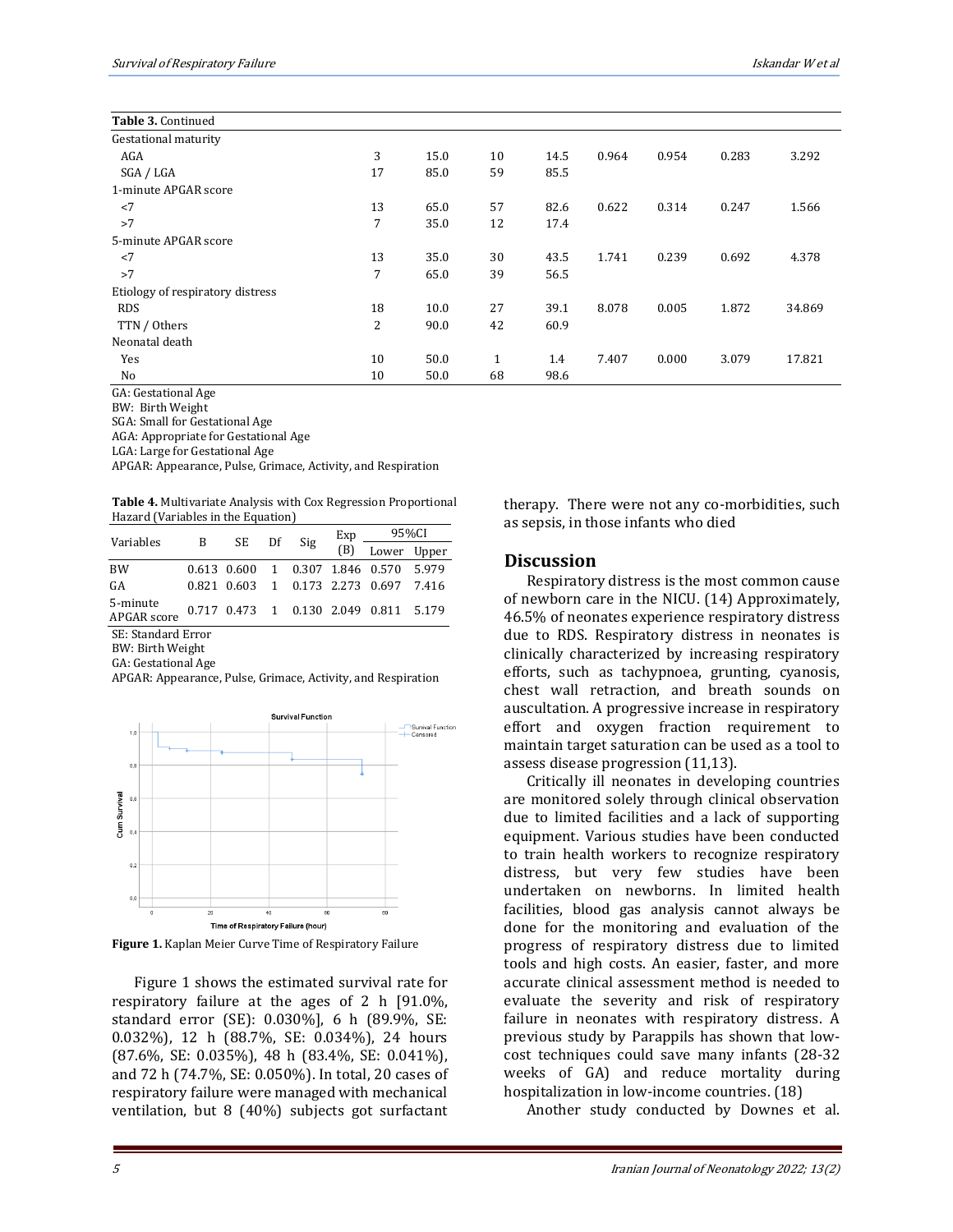Iskandar W et alSurvival of Respiratory Failure

revealed that the Downes score could predict prognosis, that is infants with a Downes score of >7 at the age of 12-24 and 24-30 h showed a survival rate of approximately 50% and 60%, respectively. (13) In a study by John BM, it was found that the Downes score 4 has a sensitivity of 59%, a specificity of 77.39%, and a positive predictive value of 50% in predicting the use of mechanical ventilation with an odds ratio of 4.94 (95%CI: 2.35-10.39). (19) In another study conducted by Rusmawati comparing the Downes score assessment with oxygen saturation examination, the sensitivity was 88% (95%CI: 79- 99) and the specificity was 81% (95%CI: 70-91). (20) The study by Permatagalih showed a correlation between the Downes scores monitored in 24 h and the risk of respiratory failure in the first 72 h starting at 2 h of age (aHR= 1.86, 95%CI, P<0.001). Moreover, there was an increased risk of respiratory failure with increasing age in h for neonates experiencing respiratory distress. (12) Therefore, the Downes score can be used for periodic monitoring of neonates with respiratory distress, assessing the need for respiratory support, and considering the timing of referrals.

The occurrence of RDS is influenced by maternal factors, GA, the condition of asphyxia, BW, histories of antenatal steroid administration, and surfactant administration (6,8,21). In this study, based on bivariate analysis, there was an increase in the incidence of respiratory failure, accompanied by a statistically significant difference (P<0.05) in GA, BW, RDS, and neonatal mortality. However, maternal age, multigravida, antenatal steroid administration, premature rupture of membranes, and 5-min APGAR score showed a statistically significant difference (P>0.05) for the increase in the incidence of respiratory failure. In total, 7 out of 32 studies reported that RDS impacts the survival of preterm infants, and preterm neonates with RDS were 3.2 times more likely to die than preterm neonates without RDS (95%CI: 1.96-5.25). (22) In this study, RDS increased the aHR of respiratory failure in preterm infants by 8.078 times (95%CI: 1.872-34.869). The risk of infant death from premature birth in infants with RDS was 7.7742 times higher than that in infants without RDS (95%CI: 4.7121-512.826). Meanwhile, in this study, the aHR for the occurrence of death in infants with respiratory failure was 7.407 times higher (95%CI: 3.079-17.821), compared to those without respiratory failure.

Yehuala et al. showed that the Kaplan-Meier

curve for infants with respiratory distress and a BW of <1600 g was lower than that in infants with no RDS and a BW of >1600 g. (24) In this study, preterm infants with a GA of <32 weeks, a BW of <1500 g, and the condition of asphyxia experienced a simultaneous increase in the aHR of respiratory failure by 1.846, 2.273 and 2.049 times, respectively. In total, 9 out of 32 studies reported that birth asphyxia had a significant association with preterm mortality. The combined effect of birth asphyxia on the survival of preterm infants suggests that preterm neonates with birth asphyxia had 2.6 times (95%CI: 1.9-3.4) higher risk of death than preterm infants without birth asphyxia. (22) During the first day of hospitalization, the probability of survival for preterm infants was maximum (93.4%) with a SE of 0.0113, (23) while in this study, the survival rate of respiratory failure occurred at the age of 24 h in 87.6% of cases (SE: 0.035%), 48 h in 83.4% of subjects (SE: 0.041%), and 72 h in 74.7% of cases (SE: 0.050%).

## **Conclusion**

The conclusion of this study shows that infants born at 32 weeks of gestation, with a BW of <1500 g and the condition of asphyxia have a simultaneously increased risk of respiratory failure in the first 72 h based on the Downes score assessment, with an estimated survival rate of 74.7%. Therefore, it is recommended to conduct further research with more subjects in a multicentre study.

# **Acknowledgments**

Thank you to the directors of Al-Ihsan Regional General Hospital, Bandung, Al-Islam Hospital Bandung, and Cibabat Regional General Hospital, Cimahi, for allowing us the opportunity to carry out this study.

# **Conflicts of interest**

The authors declared no conflict of interest.

# **Funding**

The authors received internal funding from the Research and Community Service Unit, Faculty of Medicine, Universitas Islam, Bandung, Indonesia.

# **References**

- 1. Unicef. Monitoring the Situation of Children and Women CURRENT STATUS + PROGRESS: Neonatal Mortality. www.unicef.org; 2018.
- 2. Pusdatin Kemkes. Profil kesehatan Indonesaia. 2016. www.pustadi.kemkes.go.id; 2016.